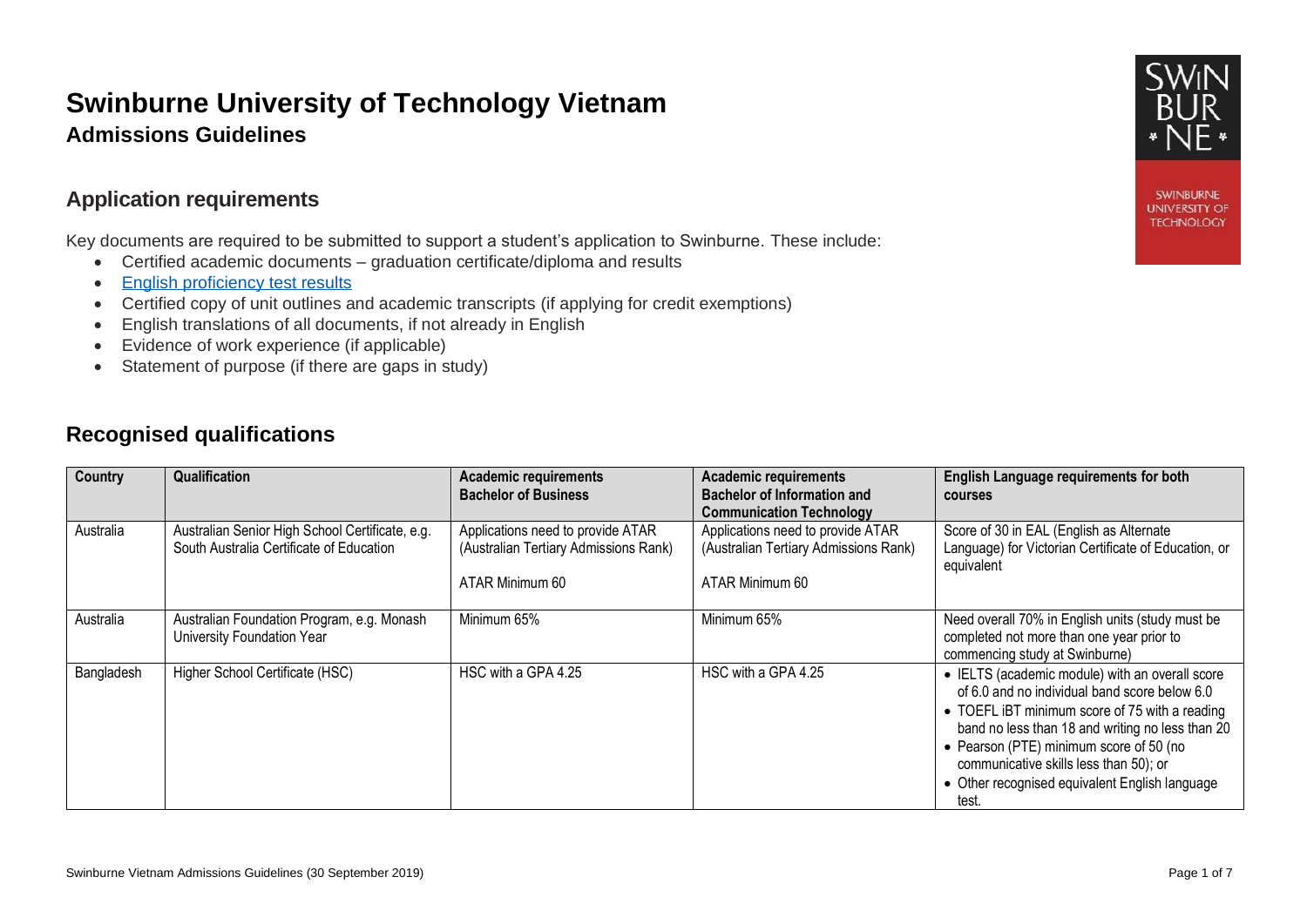| Country  | Qualification                                                                                                                                                                   | <b>Academic requirements</b><br><b>Bachelor of Business</b> | <b>Academic requirements</b><br><b>Bachelor of Information and</b><br><b>Communication Technology</b> | English Language requirements for both<br>courses                                                                                                                                                                                                                                                                                                      |
|----------|---------------------------------------------------------------------------------------------------------------------------------------------------------------------------------|-------------------------------------------------------------|-------------------------------------------------------------------------------------------------------|--------------------------------------------------------------------------------------------------------------------------------------------------------------------------------------------------------------------------------------------------------------------------------------------------------------------------------------------------------|
| Cameroon | Higher National Diploma (HND)/ Higher<br>Professional Diploma (HPD) after Year 12,<br>Minimum 2 years duration                                                                  | Minimum 65%                                                 | Minimum 65%                                                                                           | • IELTS (academic module) with an overall score<br>of 6.0 and no individual band score below 6.0<br>• TOEFL iBT minimum score of 75 with a reading<br>band no less than 18 and writing no less than 20<br>• Pearson (PTE) minimum score of 50 (no<br>communicative skills less than 50); or<br>• Other recognised equivalent English language<br>test. |
| Ghana    | Senior Secondary School Certificate (SSSC)                                                                                                                                      | Grade of B3 in minimum 5 subjects                           | Grade of B3 in minimum 5 subjects                                                                     | SSSC English (if taken in previous 2 years)                                                                                                                                                                                                                                                                                                            |
| India    | All India Senior School Certificate<br>Indian School Certificate                                                                                                                | Minimum 65%                                                 | Minimum 65%                                                                                           | • IELTS (academic module) with an overall score<br>of 6.0 and no individual band score below 6.0<br>• TOEFL iBT minimum score of 75 with a reading<br>band no less than 18 and writing no less than 20<br>• Pearson (PTE) minimum score of 50 (no<br>communicative skills less than 50); or<br>Other recognised equivalent English language test.      |
|          | State Board qualifications to be referred to Swinburne<br>Senior Secondary Certificate awarded by the National Institute of Open Schooling is not accepted by Swinburne         |                                                             |                                                                                                       |                                                                                                                                                                                                                                                                                                                                                        |
| Kenya    | Kenyan Certificate of Secondary Education                                                                                                                                       | 'B' grade average in minimum 7<br>subjects                  | 'B' grade average in minimum 7<br>subjects                                                            | KCSE English (if taken in previous 2 years)                                                                                                                                                                                                                                                                                                            |
| Laos     | 2-year Higher Diploma or Technical &<br>Vocational Education Diploma from a section 1<br>or 2 Institution after the Upper Secondary<br>Diploma                                  | Minimum 65%                                                 | Minimum 65%                                                                                           | • IELTS (academic module) with an overall score<br>of 6.0 and no individual band score below 6.0<br>• TOEFL iBT minimum score of 75 with a reading<br>band no less than 18 and writing no less than 20<br>• Pearson (PTE) minimum score of 50 (no<br>communicative skills less than 50); or<br>• Other recognised equivalent English language<br>test. |
| Myanmar  | 2-year Diploma from a section 1 or 2 Institution<br>after Matriculation<br><b>OR</b><br>First year Bachelor Degree from a section 1<br>and 2 University after the Matriculation | Minimum 65%                                                 | Minimum 65%                                                                                           | • IELTS (academic module) with an overall score<br>of 6.0 and no individual band score below 6.0<br>• TOEFL iBT minimum score of 75 with a reading<br>band no less than 18 and writing no less than 20<br>• Pearson (PTE) minimum score of 50 (no<br>communicative skills less than 50); or<br>• Other recognised equivalent English language<br>test. |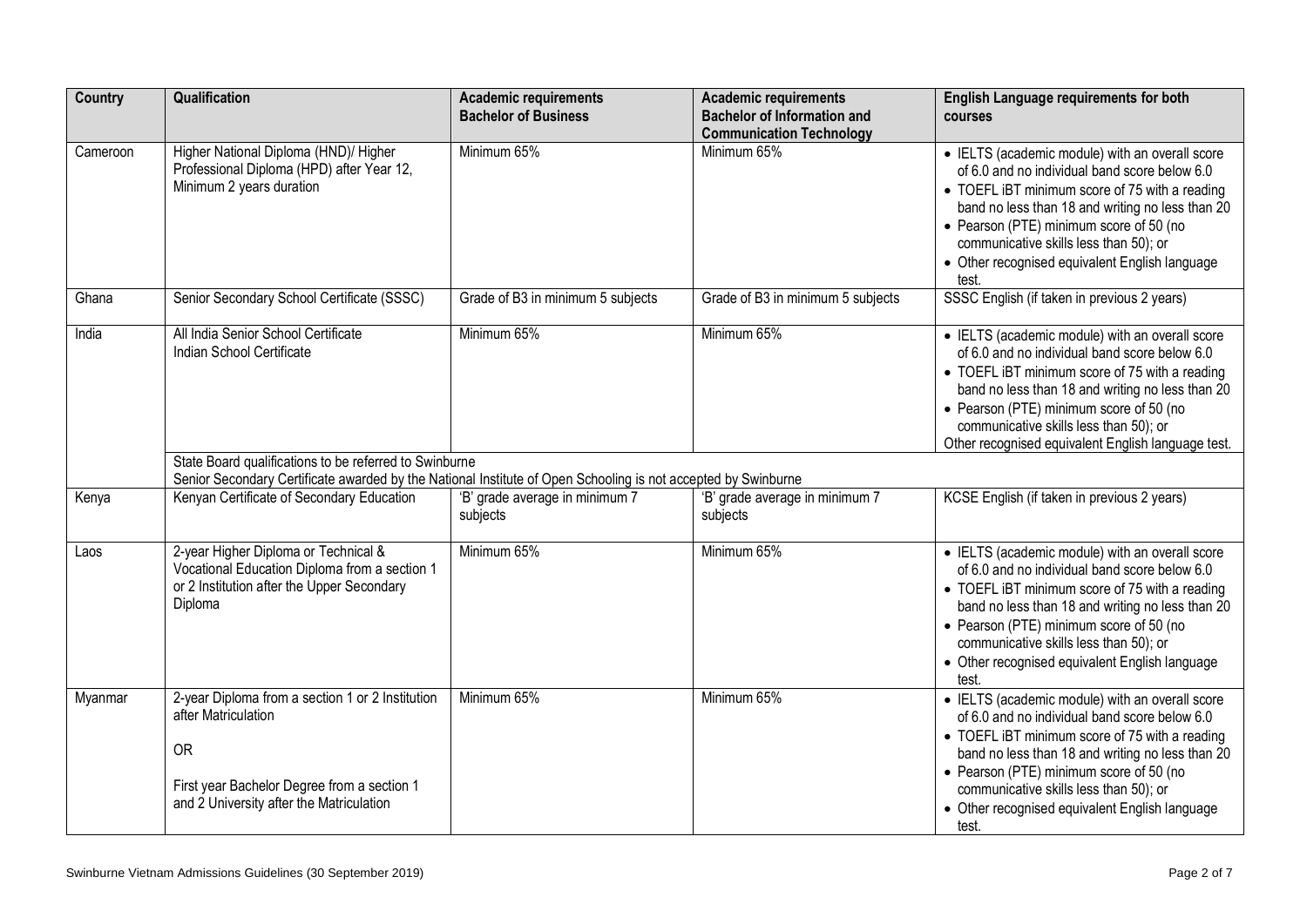| <b>Country</b> | Qualification                                                                           | <b>Academic requirements</b><br><b>Bachelor of Business</b>                                                      | <b>Academic requirements</b><br><b>Bachelor of Information and</b>                                               | <b>English Language requirements for both</b><br>courses                                                                                                                                                                                                                                                                                               |
|----------------|-----------------------------------------------------------------------------------------|------------------------------------------------------------------------------------------------------------------|------------------------------------------------------------------------------------------------------------------|--------------------------------------------------------------------------------------------------------------------------------------------------------------------------------------------------------------------------------------------------------------------------------------------------------------------------------------------------------|
|                |                                                                                         |                                                                                                                  | <b>Communication Technology</b>                                                                                  |                                                                                                                                                                                                                                                                                                                                                        |
| Nepal          | Satisfactory completion of Proficiency<br>Certificate/ Year 12                          | 70% or 3.2 CGPA and above                                                                                        | 70% or 3.2 CGPA and above                                                                                        | • IELTS (academic module) with an overall score<br>of 6.0 and no individual band score below 6.0<br>• TOEFL iBT minimum score of 75 with a reading<br>band no less than 18 and writing no less than 20<br>• Pearson (PTE) minimum score of 50 (no<br>communicative skills less than 50); or<br>• Other recognised equivalent English language<br>test. |
| Nigeria        | Post secondary study required. Applications to be referred to Swinburme                 |                                                                                                                  |                                                                                                                  |                                                                                                                                                                                                                                                                                                                                                        |
| Pakistan       | Higher Secondary School Certificate/<br>Intermediate Certificate                        | Minimum 65%                                                                                                      | Minimum 65%                                                                                                      | • IELTS (academic module) with an overall score<br>of 6.0 and no individual band score below 6.0<br>• TOEFL iBT minimum score of 75 with a reading<br>band no less than 18 and writing no less than 20<br>• Pearson (PTE) minimum score of 50 (no<br>communicative skills less than 50); or<br>Other recognised equivalent English language<br>test.   |
| Philippines    | First year Bachelor Degree from a section 1<br>and 2 University after the Matriculation | Minimum 65%                                                                                                      | Minimum 65%                                                                                                      | • IELTS (academic module) with an overall score<br>of 6.0 and no individual band score below 6.0<br>• TOEFL iBT minimum score of 75 with a reading<br>band no less than 18 and writing no less than 20<br>• Pearson (PTE) minimum score of 50 (no<br>communicative skills less than 50); or<br>• Other recognised equivalent English language<br>test. |
| South Korea    | Academic/ Vocational Senior High School<br>Certificate                                  | Minimum overall average of 70%                                                                                   | Minimum overall average of 70%                                                                                   | • IELTS (academic module) with an overall score<br>of 6.0 and no individual band score below 6.0<br>• TOEFL iBT minimum score of 75 with a reading<br>band no less than 18 and writing no less than 20<br>• Pearson (PTE) minimum score of 50 (no<br>communicative skills less than 50); or<br>• Other recognised equivalent English language<br>test. |
| Sudan          | Applications not accepted                                                               |                                                                                                                  |                                                                                                                  |                                                                                                                                                                                                                                                                                                                                                        |
| <b>USA</b>     | US High School Diploma                                                                  | Applications need to provide US High<br>School Diploma with evidence of<br>accreditation and academic transcript | Applications need to provide US High<br>School Diploma with evidence of<br>accreditation and academic transcript | Completed two years of study in English (study<br>must be completed not more than two years prior to<br>commencing study at Swinburne)                                                                                                                                                                                                                 |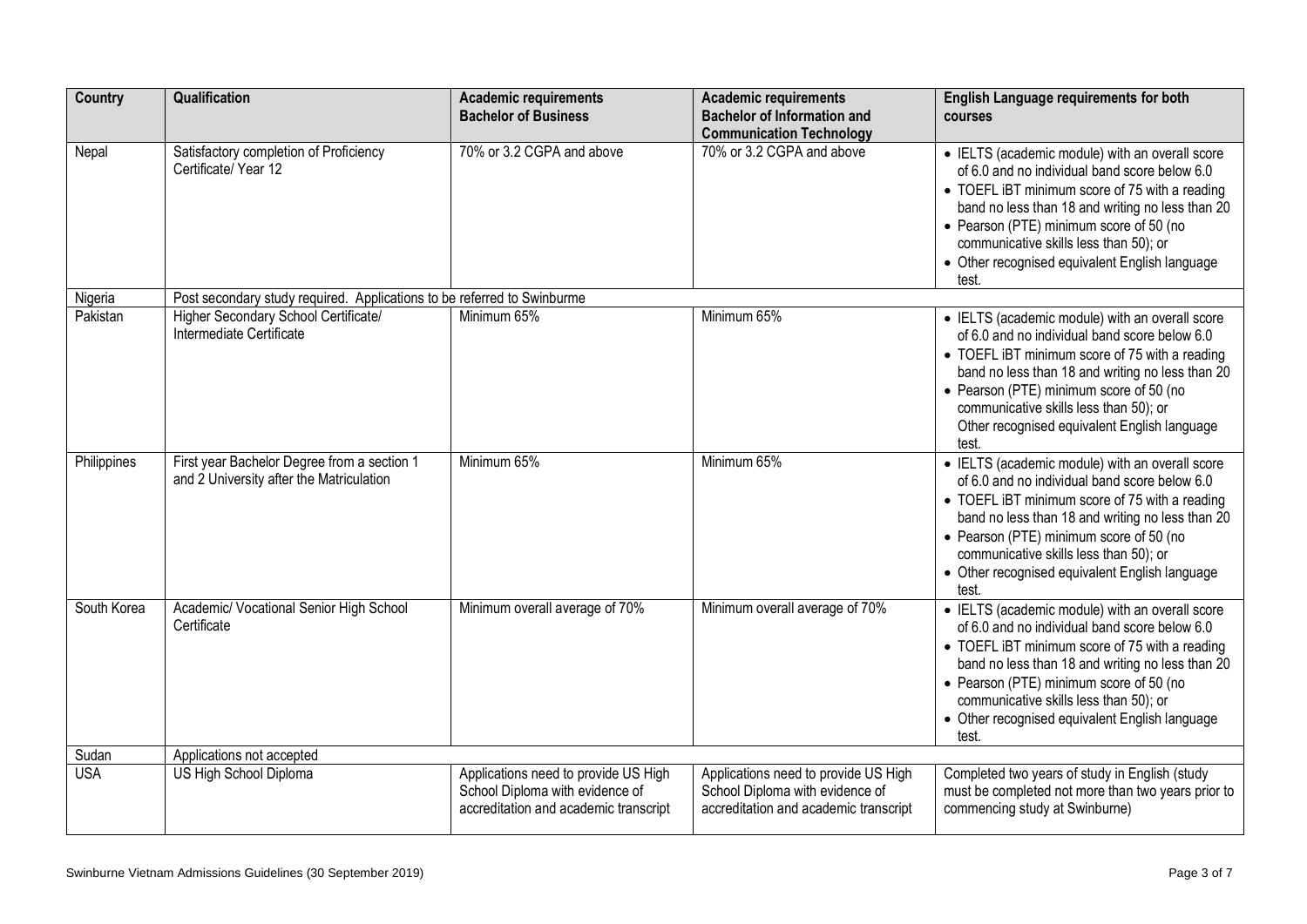|                                                                                                  | <b>Academic requirements</b><br><b>Bachelor of Business</b>                                                                                                                                                                                                                                                                         | <b>Academic requirements</b><br><b>Bachelor of Information and</b><br><b>Communication Technology</b>     | <b>English Language requirements for both</b><br>courses                                                                                                                                                                                                                                                                                               |
|--------------------------------------------------------------------------------------------------|-------------------------------------------------------------------------------------------------------------------------------------------------------------------------------------------------------------------------------------------------------------------------------------------------------------------------------------|-----------------------------------------------------------------------------------------------------------|--------------------------------------------------------------------------------------------------------------------------------------------------------------------------------------------------------------------------------------------------------------------------------------------------------------------------------------------------------|
|                                                                                                  | showing Cumulative Grade Point<br>Average (CGPA) for Grade 12                                                                                                                                                                                                                                                                       | showing Cumulative Grade Point<br>Average (CGPA) for Grade 12                                             |                                                                                                                                                                                                                                                                                                                                                        |
|                                                                                                  | Minimum CGPA 2.6                                                                                                                                                                                                                                                                                                                    | Minimum CGPA 2.6                                                                                          |                                                                                                                                                                                                                                                                                                                                                        |
| Vietnam Bang Tốt Nghiệp Phố Thong Trung<br>Học (Upper Secondary Education Graduation<br>Diploma) | Minimum GPA 7.0                                                                                                                                                                                                                                                                                                                     | Minimum GPA 7.0                                                                                           | • IELTS (academic module) with an overall score<br>of 6.0 and no individual band score below 6.0<br>• TOEFL iBT minimum score of 75 with a reading<br>band no less than 18 and writing no less than 20<br>• Pearson (PTE) minimum score of 50 (no<br>communicative skills less than 50); or<br>• Other recognised equivalent English language<br>test. |
| Cambridge A Levels                                                                               | Score of 8 - minimum 3 subjects at A                                                                                                                                                                                                                                                                                                | Score of 8 - minimum 3 subjects at A                                                                      | IGCSE English with minimum grade of 'C' plus                                                                                                                                                                                                                                                                                                           |
|                                                                                                  | Level Award                                                                                                                                                                                                                                                                                                                         | Level Award                                                                                               | completion of A Level (study must be completed                                                                                                                                                                                                                                                                                                         |
|                                                                                                  | This table is how you score and scenario examples shown below.                                                                                                                                                                                                                                                                      |                                                                                                           | not more than two years prior to commencing study<br>at Swinburne)                                                                                                                                                                                                                                                                                     |
|                                                                                                  | Grade                                                                                                                                                                                                                                                                                                                               | Score                                                                                                     |                                                                                                                                                                                                                                                                                                                                                        |
|                                                                                                  | A                                                                                                                                                                                                                                                                                                                                   | 5                                                                                                         |                                                                                                                                                                                                                                                                                                                                                        |
|                                                                                                  |                                                                                                                                                                                                                                                                                                                                     |                                                                                                           |                                                                                                                                                                                                                                                                                                                                                        |
|                                                                                                  |                                                                                                                                                                                                                                                                                                                                     |                                                                                                           |                                                                                                                                                                                                                                                                                                                                                        |
|                                                                                                  |                                                                                                                                                                                                                                                                                                                                     |                                                                                                           |                                                                                                                                                                                                                                                                                                                                                        |
|                                                                                                  |                                                                                                                                                                                                                                                                                                                                     |                                                                                                           |                                                                                                                                                                                                                                                                                                                                                        |
|                                                                                                  | • Scenario 1 - student has 3 subjects at C grade = $3 + 3 + 3 = 9$ so the student is<br>eligible<br>• Scenario 2 - student has 1 subject at B grade, 1 subject at C grade and 1<br>subject at $E = 4 + 3 + 1 = 8$ so the student is eligible<br>• Scenario 3 - student has 1 subject at C grade and 2 subjects at D grade = $3 + 2$ |                                                                                                           |                                                                                                                                                                                                                                                                                                                                                        |
| International Baccalaureate                                                                      | Evidence of IB Diploma Award                                                                                                                                                                                                                                                                                                        | Evidence of IB Diploma Award                                                                              | Minimum of 4 in English A1 or A2 (Higher and                                                                                                                                                                                                                                                                                                           |
|                                                                                                  | Minimum 6 subjects including minimum<br>4 in pre-requisite subjects                                                                                                                                                                                                                                                                 | Minimum 6 subjects including minimum<br>4 in pre-requisite subjects                                       | Standard Levels) or minimum of 5 in English B<br>(Higher Level)                                                                                                                                                                                                                                                                                        |
|                                                                                                  |                                                                                                                                                                                                                                                                                                                                     | $\overline{B}$<br>$\mathbb{C}$<br>D<br>E<br>$+ 2 = 7$ so the student is NOT eligible<br>Minimum 24 points | $\overline{4}$<br>3<br>$\overline{2}$<br>Minimum 24 points                                                                                                                                                                                                                                                                                             |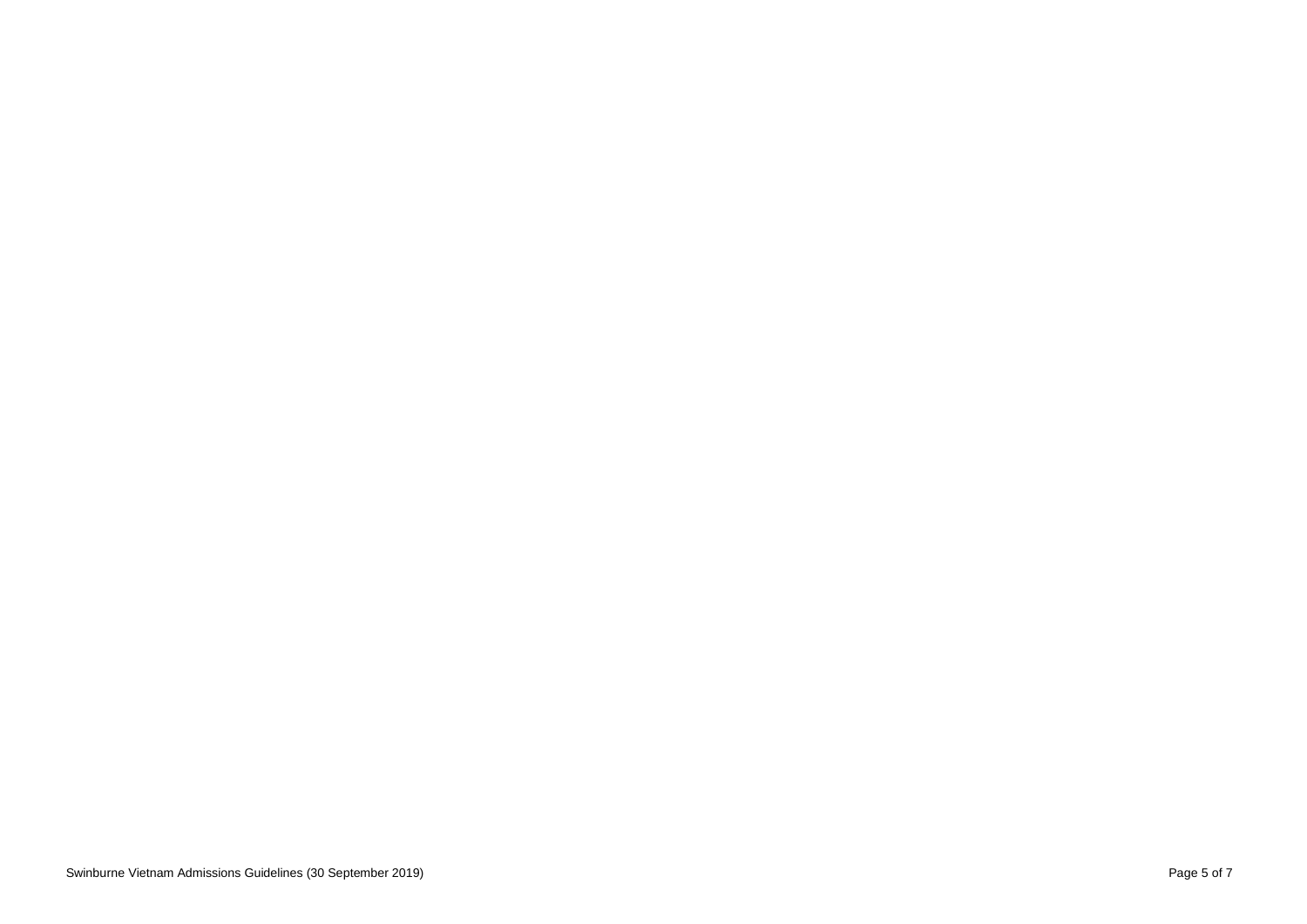## **Entry requirements on website**

https://www.swinburne.edu.au/study/international/apply/entry-requirements/



# **Credit**

Credit is the recognition of previous study and/or experience in the form of exemption from certain course requirements. This allows students to enter a course with advanced standing.

The amount of credit students may receive is based on the type of study they have completed. It takes into account how many units of study they have completed and how relevant they are to the course they wish to study at Swinburne.

Applicants will be assessed on both academic results and the course content. This assessment determines if credit may be granted.

In Australian universities, the term 'credit' is often used interchangeably with the terms 'advanced standing', 'exemptions' and/or 'Recognition of Prior Learning' (RPL). Note that Swinburne refers to RPL as recognition of skills and knowledge gained through work experience, life experience and/or formal training. Therefore, RPL and credit are not interchangeable terms.